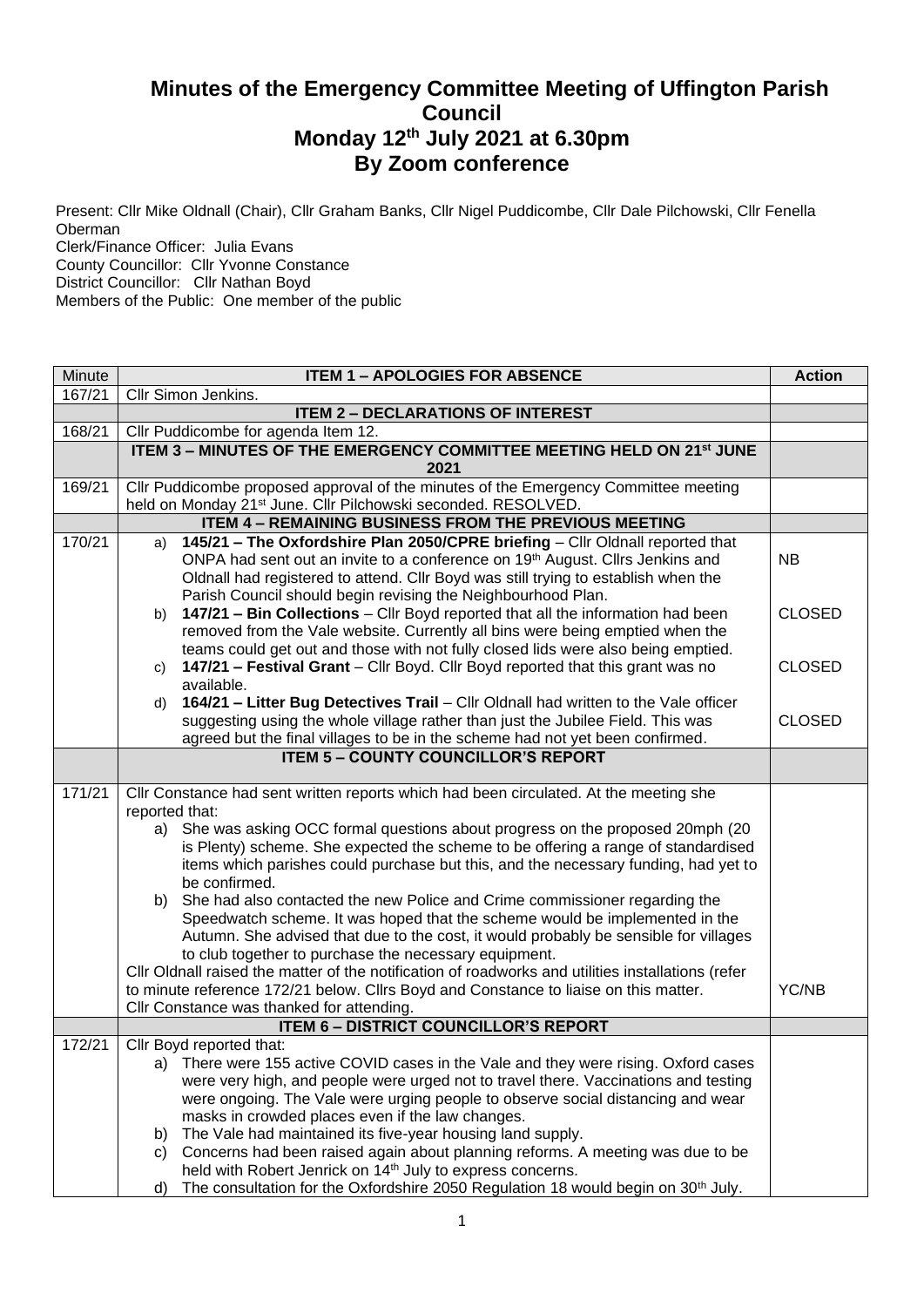|        | Details were to be made available the following week.<br>The planning inspector had stated that South Oxfordshire did not have a sufficient<br>e)<br>housing land supply. SODC had disputed this. If the SODC local plan failed it would<br>have implications for the combined South and Vale local plan.<br>The Vale would be split across three constituencies in the forthcoming boundary<br>f)<br>review. Uffington would fall under the Witney constituency.<br>The Climate Emergency Advisory Committee had been deferred again, this time to<br>g)<br>October.<br>Phase one of the County Council charging point scheme was being tested in<br>h)<br>Abingdon. It was hoped that they would be rolled out further in the future.<br>The Civil Parking Enforcement initiative had been approved and plans were<br>i)<br>underway to launch the scheme by the end of the year.<br>The Vale was developing a new private sector housing enforcement policy. This<br>j)<br>policy would help those living in private sector rented accommodation. Landlords<br>would risk large fines if their accommodation did not meet the standards.<br>The Community Lottery had been launched.<br>k)<br>Works on A420 for the Swindon New Eastern Villages were taking longer than<br>D.<br>expected. It was envisaged that the disruption would continue for another 18 |                        |
|--------|-------------------------------------------------------------------------------------------------------------------------------------------------------------------------------------------------------------------------------------------------------------------------------------------------------------------------------------------------------------------------------------------------------------------------------------------------------------------------------------------------------------------------------------------------------------------------------------------------------------------------------------------------------------------------------------------------------------------------------------------------------------------------------------------------------------------------------------------------------------------------------------------------------------------------------------------------------------------------------------------------------------------------------------------------------------------------------------------------------------------------------------------------------------------------------------------------------------------------------------------------------------------------------------------------------------------------------------------------------------------|------------------------|
|        | months.<br>Cllr Oldnall raised a question about the lack of notification of roadworks - both contracted by<br>Councils and for private residences. Cllr Boyd referred Cllr Oldnall to 'One.Network' but<br>noting that nothing was currently logged for Uffington. Cllr Boyd agreed to investigate this<br>and liaise with Cllr Constance for an OCC perspective. Cllr Oldnall pointed out that it was<br>also proving impossible to contact utility companies about this. Cllr Boyd agreed to send an<br>email address at the County Council for this type of issue.<br>Cllr Boyd was thanked for attending.                                                                                                                                                                                                                                                                                                                                                                                                                                                                                                                                                                                                                                                                                                                                                     | <b>NB</b>              |
|        | <b>ITEM 7 - OPEN FORUM</b>                                                                                                                                                                                                                                                                                                                                                                                                                                                                                                                                                                                                                                                                                                                                                                                                                                                                                                                                                                                                                                                                                                                                                                                                                                                                                                                                        |                        |
| 173/21 | The member of the public present had nothing to raise.                                                                                                                                                                                                                                                                                                                                                                                                                                                                                                                                                                                                                                                                                                                                                                                                                                                                                                                                                                                                                                                                                                                                                                                                                                                                                                            |                        |
|        | <b>ITEM 8 - ONGOING PROJECTS</b>                                                                                                                                                                                                                                                                                                                                                                                                                                                                                                                                                                                                                                                                                                                                                                                                                                                                                                                                                                                                                                                                                                                                                                                                                                                                                                                                  |                        |
| 174/21 | Vehicle Bridge to the Allotments.<br>A written update had been circulated. At the meeting Cllr Oldnall reported that:<br>a) Mr Avenell had confirmed that the footpath proposal was the most cost-effective<br>solution to the problem. Cllr Oldnall expressed gratitude to Mr Avenell for this.<br>The legal situation needed to be sorted out; the planning condition and trust deed<br>b)<br>still needed to be amended.<br>Cllr Pilchowski thanked Cllr Jenkins for the enormous effort he had put into the<br>C)<br>project to date.                                                                                                                                                                                                                                                                                                                                                                                                                                                                                                                                                                                                                                                                                                                                                                                                                         | SJ                     |
| 175/21 | Improvements to Footpath 19.<br>The kissing gates had been delivered. Cllr Jenkins to contact the contractor to establish<br>when the installation would take place.                                                                                                                                                                                                                                                                                                                                                                                                                                                                                                                                                                                                                                                                                                                                                                                                                                                                                                                                                                                                                                                                                                                                                                                              | <b>SJ</b>              |
| 176/21 | <b>Improvements to Broadband</b><br>Cllr Oldnall reported that costings from Openreach were still awaited. He noted that Westcot<br>and Sparsholt had recently had a successful fibre installation.                                                                                                                                                                                                                                                                                                                                                                                                                                                                                                                                                                                                                                                                                                                                                                                                                                                                                                                                                                                                                                                                                                                                                               | <b>KF</b><br><b>MO</b> |
| 177/21 | Proposal For a Village Lengthman<br>Cllr Oldnall suggested that, based on the contracts over the last year or so, the type of work<br>carried out in Uffington did not lend itself to a single contract. He proposed that the Parish<br>Council continued with the current arrangement. The situation would be reconsidered if the<br>volunteer group was no longer able operate effectively. The proposal was agreed.                                                                                                                                                                                                                                                                                                                                                                                                                                                                                                                                                                                                                                                                                                                                                                                                                                                                                                                                            | <b>CLOSED</b>          |
|        | <b>ITEM 9 - PLANNING MATTERS</b>                                                                                                                                                                                                                                                                                                                                                                                                                                                                                                                                                                                                                                                                                                                                                                                                                                                                                                                                                                                                                                                                                                                                                                                                                                                                                                                                  |                        |
| 178/21 | New Applications to be considered:<br>None.                                                                                                                                                                                                                                                                                                                                                                                                                                                                                                                                                                                                                                                                                                                                                                                                                                                                                                                                                                                                                                                                                                                                                                                                                                                                                                                       |                        |
| 179/21 | To consider any new applications received since the publication of this agenda:<br>None.                                                                                                                                                                                                                                                                                                                                                                                                                                                                                                                                                                                                                                                                                                                                                                                                                                                                                                                                                                                                                                                                                                                                                                                                                                                                          |                        |
| 180/21 | Update on outstanding planning applications:                                                                                                                                                                                                                                                                                                                                                                                                                                                                                                                                                                                                                                                                                                                                                                                                                                                                                                                                                                                                                                                                                                                                                                                                                                                                                                                      |                        |
|        | a) P21/V1282/HH - 26 Jacksmeadow. Two storey side extension. Permission<br>granted.<br>P21/V0467/FUL - Dragon Hill, Woolstone Road. Proposed erection of a self-build<br>a)<br>dwelling with new access. Permission granted. Cllr Oldnall reported that the Parish<br>Council had been surprised at the response. It was inconsistent, did not relate to<br>previous refusal and no mention had been made of the Neighbourhood Plan in the<br>reasons given. Cllr Boyd agreed that it seemed contradictory. Cllr Oldnall suggested<br>that it was unclear how the conditions would be enforced. He noted that the main                                                                                                                                                                                                                                                                                                                                                                                                                                                                                                                                                                                                                                                                                                                                            | <b>MO</b>              |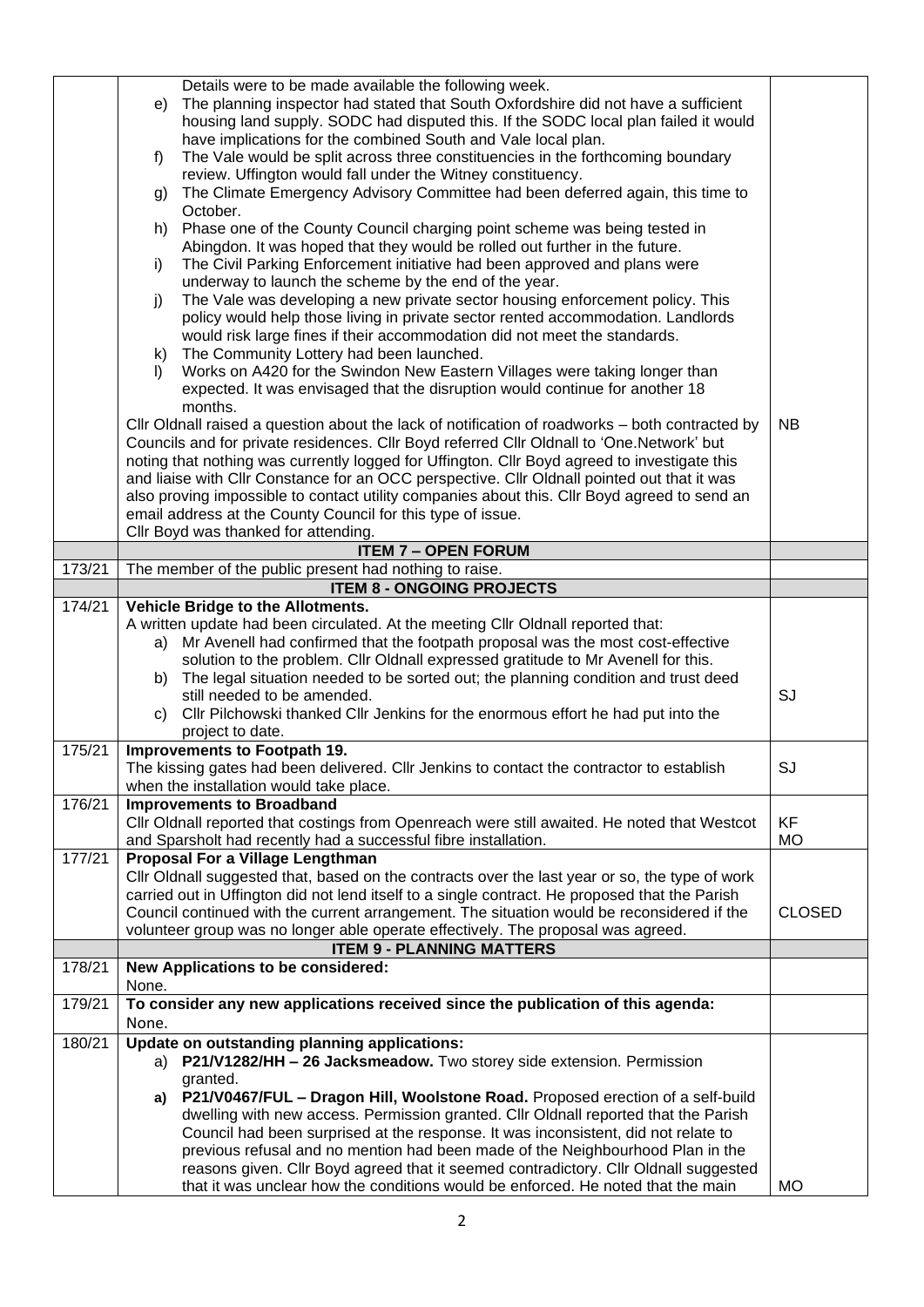|        |                   | issue was the entrance. Cllr Oldnall to send Cllr Jenkins' summary document to Cllr          |                |
|--------|-------------------|----------------------------------------------------------------------------------------------|----------------|
|        |                   | Boyd.                                                                                        |                |
|        |                   | b) P21/V1142/HH - The Clock House, High Street. Extension to existing building.              |                |
|        |                   | Application withdrawn. Cllr Oldnall noted that a tree plan had been required for the         |                |
|        |                   | house as it was in the Conservation Area but had not been submitted.                         |                |
|        | C)                | P21/V0465/HH - 11 Jacksmeadow. Proposed rear/side extension. Permission                      |                |
|        |                   | granted.                                                                                     |                |
|        |                   | d) Planning Appeal Consultation - P20/V0394/FUL - UFF - Meadowgold - Appeal                  |                |
|        |                   | Dismissed. Awaiting a response from the RTPI. Afternote: Received 13 July 2021.              |                |
|        | e)                | P20/V1739/FUL and P20/V1740/LB - Dovecote, Britchcombe Farm.                                 |                |
|        |                   | Retrospective application for conversion of dovecote to a dwelling. Withdrawn.               |                |
|        | f)                | P20/V3005/FUL - The Fairmile Farmland at Baulking Lane Baulking. Erection of                 |                |
|        |                   | agricultural livestock barn 30m x 10m. (As amended by plans received 5/5/21                  |                |
|        |                   | reducing height and size of barn to 24m x 10m). Permission refused.                          |                |
|        | g)                | APP/V3120/W/21/3273729 - P20/V2556/FUL - Maleficent Meadows Baulking                         |                |
|        |                   | Lane Baulking. The deadline for submission relating to the appeal was 28 <sup>th</sup> July. |                |
|        |                   | <b>ITEM 10 - FINANCE</b>                                                                     |                |
| 181/21 |                   | a) To approve July payments: Payments totalling £6838.43 were approved.                      |                |
|        |                   | Proposed: Cllr Puddicombe, seconded: Cllr Banks. RESOLVED. Cllr Oldnall to                   | <b>MO</b>      |
|        |                   | authorise the payments online.                                                               |                |
|        | b)                | Q1 Review. Cllr Puddicombe to undertake the Q1 review. Clerk to deliver the folder.          | <b>Clerk</b>   |
|        |                   | <b>ITEM 11 - THE JUBILEE FIELD TRUST</b>                                                     |                |
| 182/21 | a)                | Monthly play area inspection.                                                                |                |
|        |                   | Cllr Oberman reported that the equipment had been inspected and there were no                |                |
|        |                   | issues. She was pleased at the lack of litter in the area. Cllr Constance reported that      |                |
|        |                   | the area was looking wonderful.                                                              | <b>FO</b>      |
|        |                   | b) Applications to use the field.                                                            |                |
|        |                   | There were no new applications. All the previous applications had been dealt with.           | <b>FO</b>      |
|        |                   | Cllr Oberman had reminded people that music was not permitted. Afternote: a 'thank           |                |
|        |                   | you' from the Faringdon Peace Group had been received on 13 July 2021.                       |                |
|        |                   | c) Dogs on the Field.                                                                        |                |
|        |                   | CIIr Pilchowski noted that there were a lot more dogs on the field and consequently          |                |
|        |                   | a lot more dog mess which was disappointing. Cllr Oberman suggested putting a                |                |
|        |                   | message out in the weekly email and Facebook. She agreed to discuss with Cllr<br>Jenkins.    | <b>FO</b>      |
|        |                   | <b>ITEM 12 - ALLOTMENTS UPDATE</b>                                                           |                |
| 183/21 | <b>Allotments</b> |                                                                                              |                |
|        |                   | Cllr Puddicombe reported that there were 3 spare plots at the moment. Two occupied plots     |                |
|        |                   | needed to be reviewed due to lack of cultivation.                                            |                |
|        |                   | a) Review of Tenancy Agreement and Code of Conduct. The revised document had                 | <b>NP</b>      |
|        |                   | been circulated including a plot inspection policy. Cllr Jenkins had suggested that          |                |
|        |                   | the latter should be included with the Tenancy Agreement. Clerk to reformat the              |                |
|        |                   | document and Point 11 to be moved into the Code of Conduct. Cllr Puddicombe                  |                |
|        |                   | questioned whether plots should continue to be let to those outside the parish, It           |                |
|        |                   | was agreed that they would, but those from outside Uffington would be given a                |                |
|        |                   | lower priority on the waiting list. It was agreed that the plot inspection policy would      |                |
|        |                   | be issued as soon as possible, and the new tenancy agreement would go out in                 |                |
|        |                   | September at the start of the new letting year. Clerk to alert plot holders that the         | <b>Clerk</b>   |
|        |                   | tenancy agreement and code of conduct had changed. Cllr Puddicombe to amend                  | <b>MP</b>      |
|        |                   | the documents and recirculate at the August meeting.                                         |                |
|        |                   | <b>ITEM 13 - OSR UPDATE</b>                                                                  |                |
| 184/21 |                   | <b>OSR Update</b>                                                                            |                |
|        |                   | Cllr Puddicombe reported that it was hoped that the museum would reopen on $24th$ July and   |                |
|        |                   | a rota had been set up. At the last UMT meeting Trustees had discussed the Restart Grant;    |                |
|        |                   | this had been applied for. The next UMT meeting was scheduled for 19th July.                 |                |
|        |                   | a) Review of Building Action Plan. The Building Action Plan had been reviewed. A             |                |
|        |                   | Fire Risk Assessment was required as soon as possible. The 2019 FRA would be                 |                |
|        |                   | reviewed and after this a proper reassessment would be carried out in December.              | <b>NP</b>      |
|        |                   | There was a loose rubblestone at low level on the NE corner of the building. Mrs             |                |
|        |                   | Pilcher was to ask the stonemason for a quote to repair this. The Review of the              | KP (via<br>NP) |
|        |                   | Building Action plan was then approved by the Parish Council.                                |                |
|        |                   |                                                                                              |                |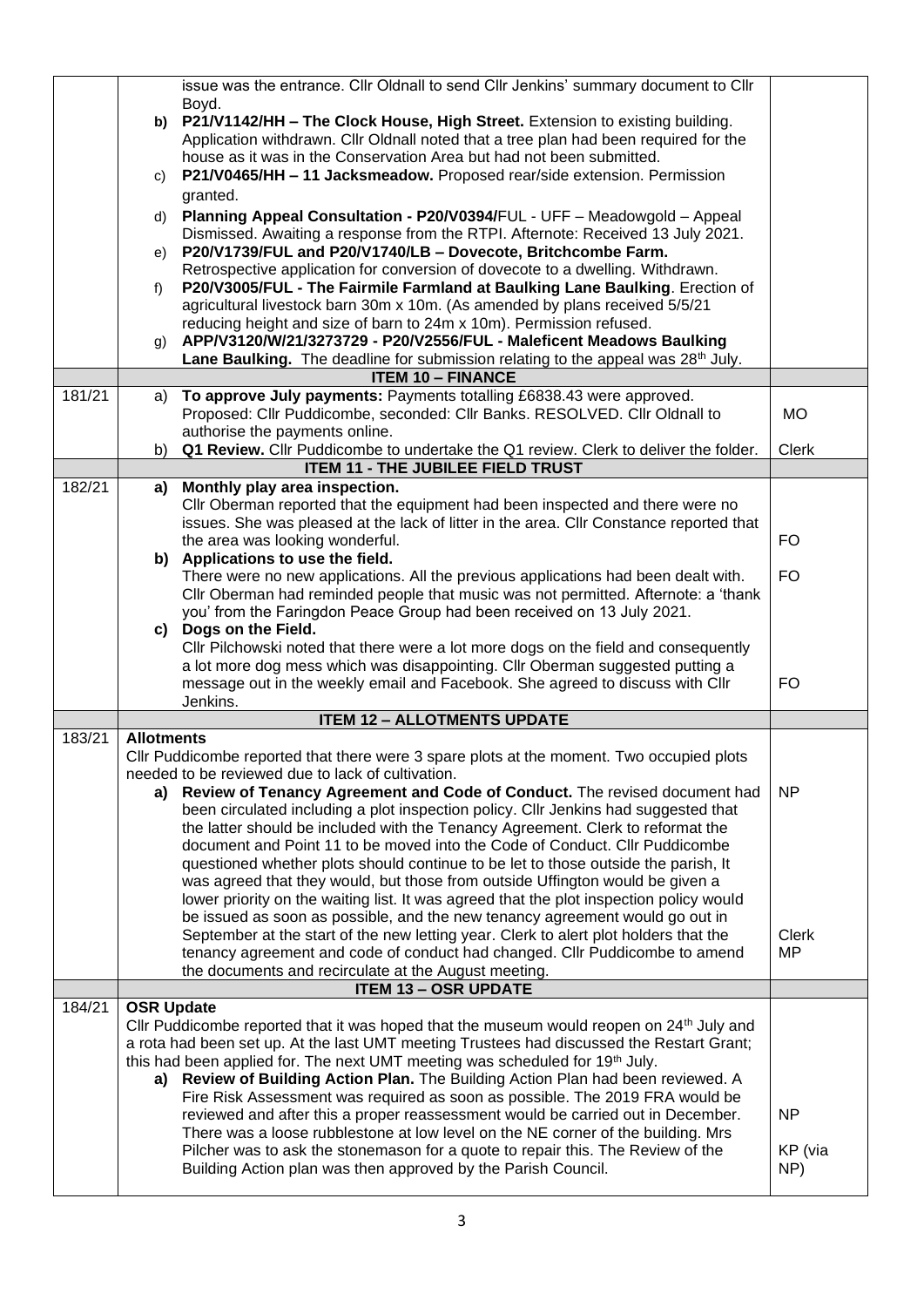|        |                | <b>ITEM 14 - ANNUAL / QUARTERLY REVIEWS</b>                                                                                                                                                                                                                                                                                                                                                                                                                                                                                                                                                                                                                                                                                                                                                                                                                                                                                                                                                                                                        |                    |
|--------|----------------|----------------------------------------------------------------------------------------------------------------------------------------------------------------------------------------------------------------------------------------------------------------------------------------------------------------------------------------------------------------------------------------------------------------------------------------------------------------------------------------------------------------------------------------------------------------------------------------------------------------------------------------------------------------------------------------------------------------------------------------------------------------------------------------------------------------------------------------------------------------------------------------------------------------------------------------------------------------------------------------------------------------------------------------------------|--------------------|
| 185/21 |                | <b>Review of Burial Ground Policy and Procedures</b><br>The reformatted document had been circulated. Cllr Banks noted that the rules were silent<br>on headstone renovation. Clerk to insert a paragraph stating that any activity should be<br>notified before action was taken. Paragraph 2.5.2 to be amended to be consistent with the<br>new Burial Ground signs i.e. that non compostable material should be removed rather than<br>being put in the refuse bin. The Burial Ground Policy and Procedures were approved subject<br>to these amendments. Proposed Cllr Pilchowski, Seconded Cllr Oberman. RESOLVED.                                                                                                                                                                                                                                                                                                                                                                                                                            | <b>Clerk</b>       |
|        |                | <b>ITEM 15 - UPKEEP (INC. WATERCOURSES)</b>                                                                                                                                                                                                                                                                                                                                                                                                                                                                                                                                                                                                                                                                                                                                                                                                                                                                                                                                                                                                        |                    |
| 186/21 | a)<br>b)<br>C) | Burial Ground signs. It was reported that the signs had been ordered.<br>VAS. Cllr Oldnall reported following investigation the VAS had been working. The<br>battery had been recharged and the sign turned around. Cllr Banks asked what the<br>lowest speed displayed was. It was thought to be 28mph. It was noted that data was<br>still collected even if speeds were below this minimum.<br>White Horse Road Signs. Cllr Oldnall hoped that they would be installed soon.                                                                                                                                                                                                                                                                                                                                                                                                                                                                                                                                                                    | <b>CLOSED</b>      |
|        |                | <b>ITEM 16 - GENERAL</b>                                                                                                                                                                                                                                                                                                                                                                                                                                                                                                                                                                                                                                                                                                                                                                                                                                                                                                                                                                                                                           |                    |
| 187/21 | a)             | Sports Club S106 application.<br>The application had been approved on 2 <sup>nd</sup> July. It will enable improvements to be<br>made to the clubhouse etc. Cllr Oldnall thanked Beth Elkins for her help in getting<br>the application through the committee at the Vale.<br>b) Village Event.                                                                                                                                                                                                                                                                                                                                                                                                                                                                                                                                                                                                                                                                                                                                                    | <b>CLOSED</b>      |
|        |                | The event was to be held on 30 <sup>th</sup> August. Banners had been printed and were to be<br>installed on the playground railings. Posters were to be displayed in the village. Cllr<br>Oldnall reported that The Flying Pig had decided not to participate. All other<br>arrangement were progressing well. The PTA had requested a stand at the event.                                                                                                                                                                                                                                                                                                                                                                                                                                                                                                                                                                                                                                                                                        | <b>MO</b><br>FO    |
|        |                | There were no objections to this. Cllr Oberman requested a back-up for<br>organisation. Cllr Pilchowski volunteered. Mr Coxhead noted that the Uffington<br>Players were to stage a performance and requested a trailer. Cllr Oldnall stated that<br>they were now using a marquee so the trailer may not be required but would check<br>with Duncan Saunders.                                                                                                                                                                                                                                                                                                                                                                                                                                                                                                                                                                                                                                                                                     | MO/SJ              |
| 188/21 |                | <b>ITEM 17 - CONSULTATIONS</b><br>Review of the Community Infrastructure Levy (CIL) charging schedule. All the documents                                                                                                                                                                                                                                                                                                                                                                                                                                                                                                                                                                                                                                                                                                                                                                                                                                                                                                                           |                    |
|        |                | related to the CIL Examination, including the Examiner's Report, can be viewed on<br>the Council's website here (ctrl+click to follow link).                                                                                                                                                                                                                                                                                                                                                                                                                                                                                                                                                                                                                                                                                                                                                                                                                                                                                                       |                    |
|        |                | <b>ITEM 18 - CORRESPONDENCE</b>                                                                                                                                                                                                                                                                                                                                                                                                                                                                                                                                                                                                                                                                                                                                                                                                                                                                                                                                                                                                                    |                    |
| 189/21 | a)             | <b>Verges</b><br>BGG had cut the verge outside The Walnuts, where the householder had carried out<br>some planting. The mower had also scratched the wall of the house. Cllr Oldnall had<br>researched verge ownership and concluded that OCC were responsible for verges<br>but did not own them. It was noted that a householder had cut down a large tree on<br>the verge outside their property in Craven Common although the verge did not<br>appear to be in their ownership. Cllr Oldnall was to follow this up. Cllr Pilchowski<br>asked when the verges were due to be cut again. As they had been cut at the end of<br>June another cut was not due until September. However, it was noted that additional<br>funds were available if an extra cut was necessary. Cllr Oberman asked who had<br>cut the verges early while the cow parsley was still in flower. After discussion it was<br>unclear who had carried out the work. Cllr Constance noted that OCC would only<br>cut splays when visibility became an issue<br>b) Leylandii. | <b>MO</b>          |
|        |                | The dispute between residents of Freeman's Close and a neighbouring property<br>over Leylandii was ongoing. Cllr Oldnall pointed out that this was not a Parish<br>Council matter although the Council had attempted to mediate in order to find a<br>mutually acceptable solution. Afternote: now resolved and trees cut back and<br>graciously acknowledged by Freeman's Close residents most affected.                                                                                                                                                                                                                                                                                                                                                                                                                                                                                                                                                                                                                                          |                    |
|        |                | <b>ITEM 19 - MATTERS FOR THE AUGUST AGENDA</b>                                                                                                                                                                                                                                                                                                                                                                                                                                                                                                                                                                                                                                                                                                                                                                                                                                                                                                                                                                                                     |                    |
| 190/21 | a)             | Thames Water Presentation. Cllr Oldnall had notified Thames Water that the<br>presentation needed to move to the August meeting and he was awaiting their<br>confirmation. Questions for Thames Water were to be sent to the Clerk with a copy<br>to Cllr Oldnall. Cllr Pilchowski asked whether there was an issue with pollution in our<br>streams. It was felt that this was a potential issue. Cllr Constance noted that there<br>was a new CEO at Thames Water who had expressed concern about sewage being<br>pumped into rivers. She also noted that there were capacity issues in the area.                                                                                                                                                                                                                                                                                                                                                                                                                                                | All<br>Councillors |